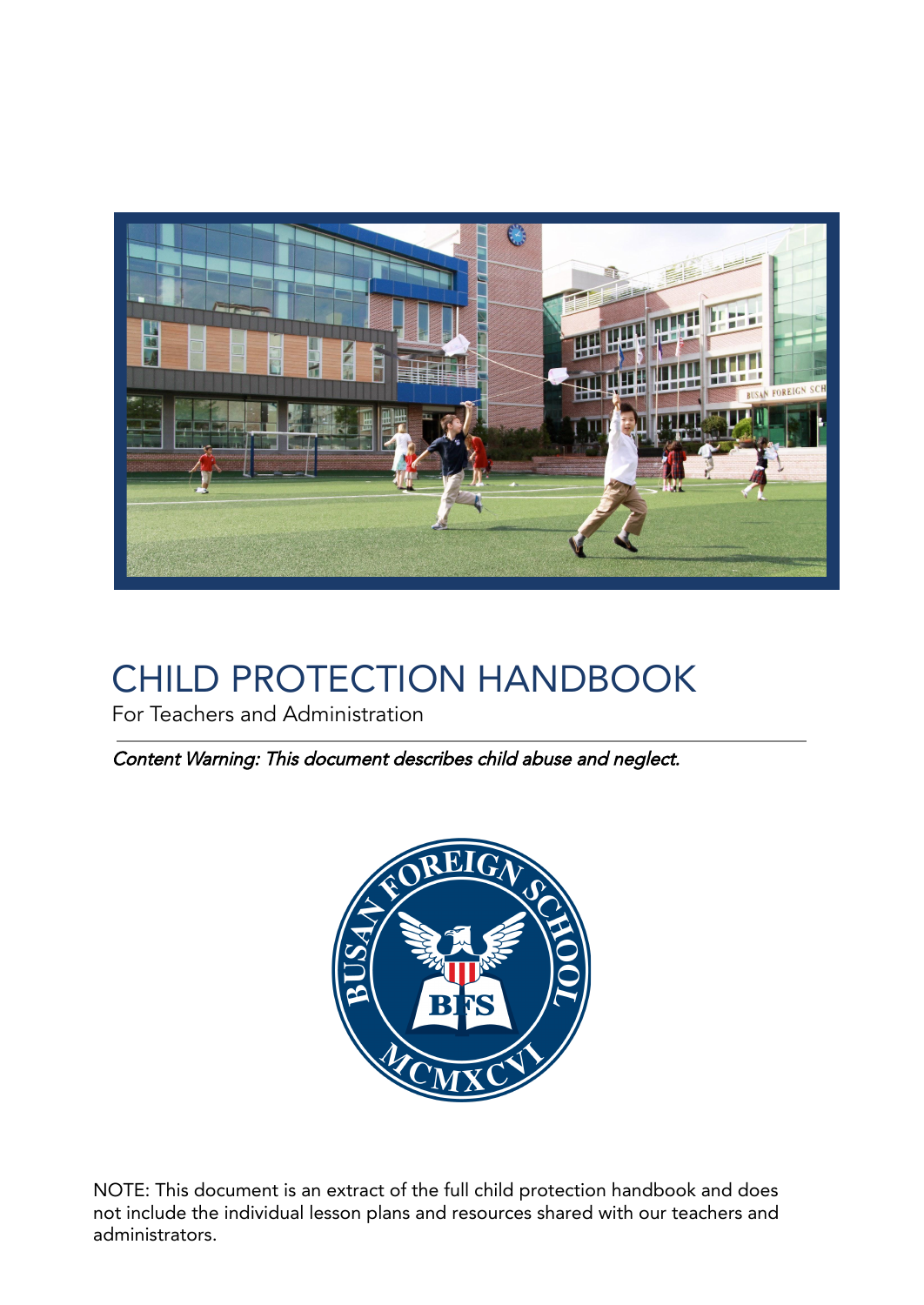

# TABLE OF CONTENTS

[Definition](#page-3-0) of Terms

Child [Abuse](#page-3-1)

[Physical](#page-3-2) Abuse

[Emotional](#page-4-0) Abuse

[Sexual](#page-4-1) Abuse

**[Neglect](#page-5-0)** 

Signs of [Offenders](#page-5-1)

### Reporting [Guidelines](#page-6-0)

### Code of [Conduct](#page-7-0)

Acknowledgement of Code of Conduct for Signature

Protect Yourself as a Teacher

### How to Handle a [Disclosure](#page-9-0)

General [guidelines](#page-9-1)

Gather [information](#page-10-0) on the case

Address issues of [confidentiality.](#page-10-1)

Explain to the [complainant](#page-10-2) what will happen next.

[Guidelines](#page-10-3) when a child tells you he/she has been abused in addition to points listed in the general [guidelines](#page-10-3) above

### The Scope and Sequence & Lesson Plans for Personal Safety Curriculum

The Scope and [Sequence](#page-12-0) for Personal Safety

Grade: [Pre-Kindergarten/Kindergarten](#page-12-1)

Lesson 1 - [Concept:](#page--1-0) Safe Touch

Lesson 2 - [Concept:](#page--1-1) Unsafe Touch

Lesson 3 - [Concept:](#page--1-2) The Touching Rule

Lesson 4 - [Concept:](#page--1-3) Safety Steps

Lesson 5 - Concept: What to do if [someone](#page--1-4) breaks the Touching Rule

### [Grade:](#page--1-5) One

Lesson 1 - [Concept:](#page--1-6) Safe and Unsafe Touch

Lesson 2 - [Concept:](#page--1-7) The Touching Rule

Lesson 3 - [Concept:](#page--1-8) Whom to tell

Lesson 4 - [Concept:](#page--1-9) Safety steps

Lesson 5 - [Concept:](#page--1-9) Using the Touching Rule and Safety Steps

[Grade:](#page--1-10) Two

Lesson 1 - Concept: Identifying [Safe/Unsafe](#page--1-11) Touch

Lesson 2 - Concept: [Identifying](#page--1-5) Unwanted Touch

Lesson 3 - Concept: The Touching Rule and Safety Steps [\(including](#page--1-12) peers)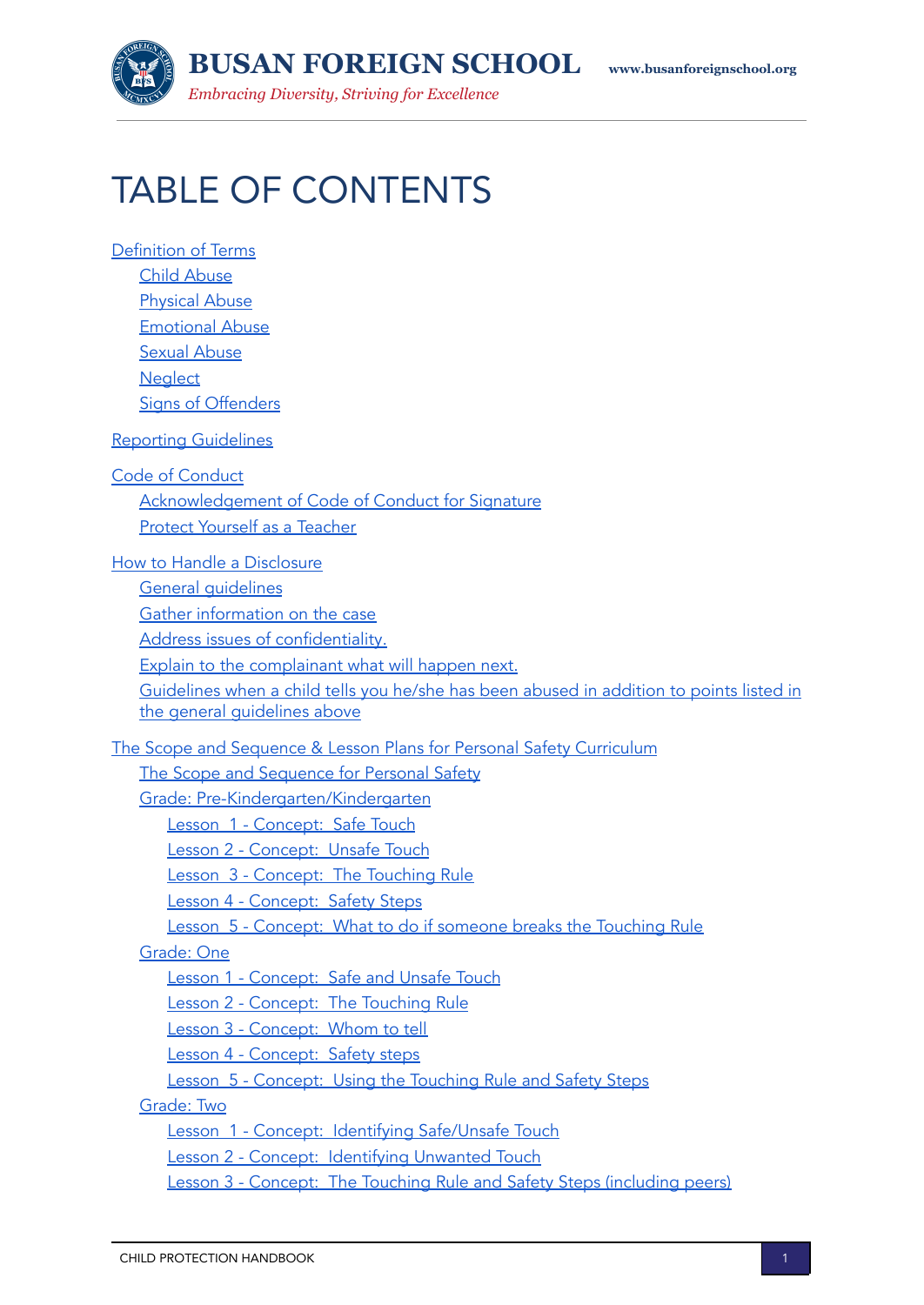

Lesson 4 - Concept: Whom to Tell and [Assertiveness](#page--1-13)

Lesson 5 - [Concept:](#page--1-14) Secrets about Touching

[Grade:](#page--1-15) Three

Lesson 1 - Concept: [Identifying](#page--1-16) Safe, Unsafe, Unwanted touch

Lesson 2 - [Concept:](#page--1-17) The Touching Rule and Safety Steps

Lesson 3 - [Concept:](#page--1-18) Telling Touching Secrets (whom to tell and how)

Lesson 4- [Concept:](#page--1-2) Learning to be assertive - Stand Up for Yourself!

[Grade:](#page--1-19) Four

Lesson 1 - Concept: [Identifying](#page--1-20) Safe, Unsafe, Unwanted touch

Lesson 2 - [Concept:](#page--1-21) Review The Touching Rule and Safety Steps

Lesson 3 - Concept: [Assertiveness](#page--1-22) Skills

Lesson 4 - Concept: Whom to tell & why it's [important;](#page--1-23) Whom to trust, and who can [help](#page--1-23)

[Grade:](#page--1-24) Five

Lesson 1 - Concept: Identify [Safe/Unsafe](#page--1-25) situations

Lesson 2 - [Concept:](#page--1-3) Review Touching Rule and Safety Steps

Lesson 3 - Concept: Whom to tell & Why it's [important;](#page--1-26) Whom to trust, and Who can [help.](#page--1-26)

Lesson 4 - Concept: Relationships and [Assertiveness](#page--1-27)

**[Resources](#page--1-28)**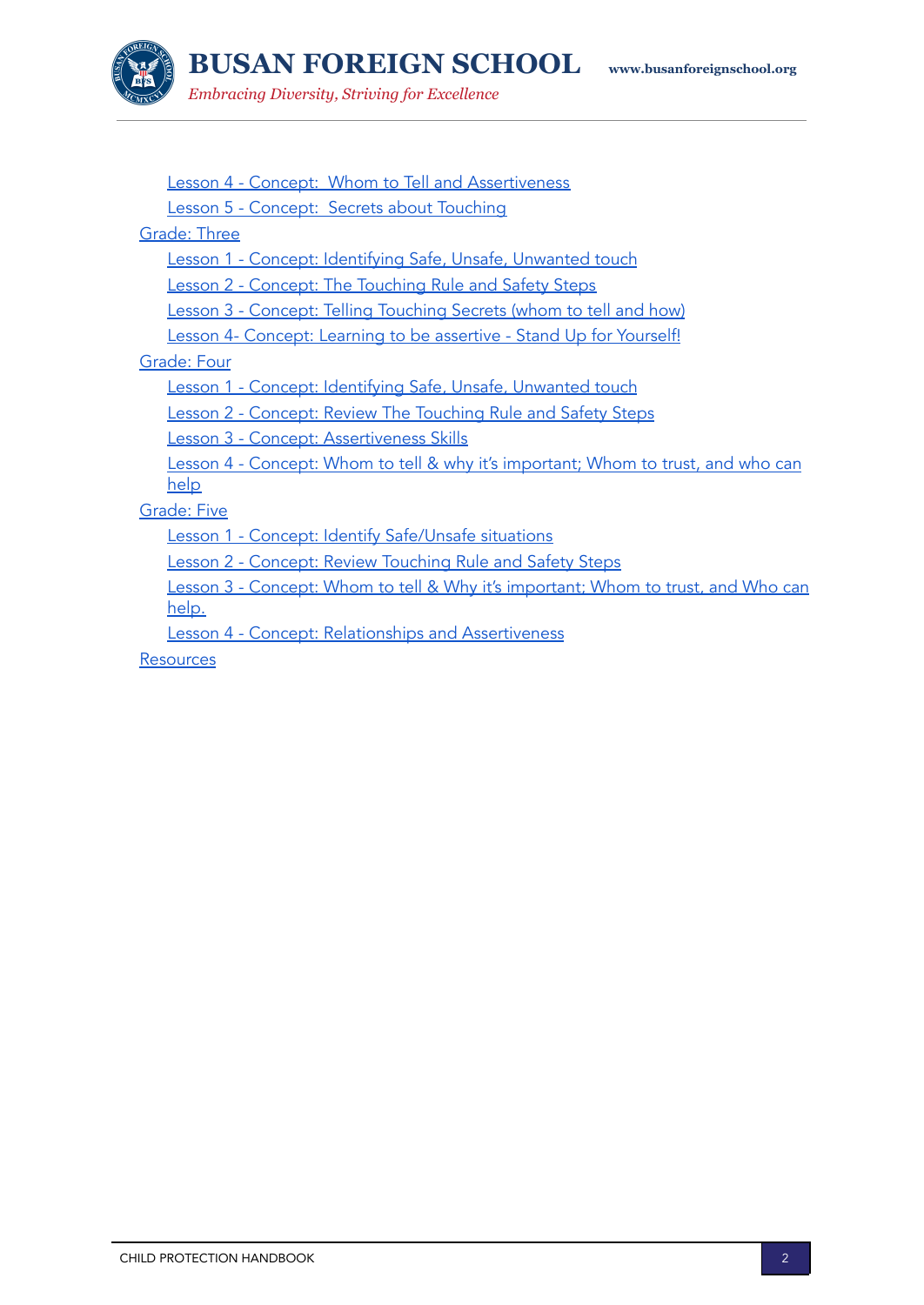

## <span id="page-3-0"></span>Definition of Terms

Child Protection is a broad term used to describe philosophies, policies, standards, guidelines and procedures to protect children from both intentional and unintentional harm. In this document the term "child protection" applies to protection of children in international schools. Please note that this definition also includes harm to self.

Child Protection Policy is a statement of intent that demonstrates a commitment to protecting students from harm (to self and from others) and makes clear to all what is required in relation to the protection of students. It serves to create a safe and positive environment for children and to demonstrate that the school is taking its duty and responsibility seriously. This handbook considers that schools will provide appropriate child safety classes supported with a well-defined curriculum to increase children's ability to understand abuse prevention.

Child protection concerns include suspected, alleged, self-disclosed, or witnessed abuse of a child by anyone associated within or outside the school which must be investigated and followed by appropriate action.

### <span id="page-3-1"></span>Child Abuse

According to the World Health Organization, child abuse constitutes "all forms of physical and/or emotional ill-treatment, sexual abuse, neglect or negligent treatment or commercial or other exploitation, resulting in actual or potential harm to the child's health, survival, development or dignity in the context of a relationship of responsibility, trust or power."

A person may abuse a child by inflicting harm, or by failing to act to prevent harm. Children may be abused in a family or in an institutional (e.g. school) or community setting; children may be abused by individuals known to them, or more rarely, by a stranger. Often children may experience multiple forms of abuse simultaneously, further complicating the problem.

Most child abuse is inflicted by someone the child knows, respects or trusts. International school communities have unique characteristics of which school personnel must be aware in terms of the individuals who are around our children. School personnel should be knowledgeable of the potential reasons why children may not be able to talk about any victimization they might have experienced.

To increase BFS community's awareness, this Handbook focuses on four main categories of abuse and provides basic information about the physical and behavioral signs associated with each type.

### <span id="page-3-2"></span>Physical Abuse

Physical abuse may involve hitting, punching, shaking, throwing, poisoning, biting, burning or burning by scalding, drowning, suffocating or otherwise causing intentional physical harm to a child. (These symptoms could also indicate harm to self, such as, cutting and suicide ideation).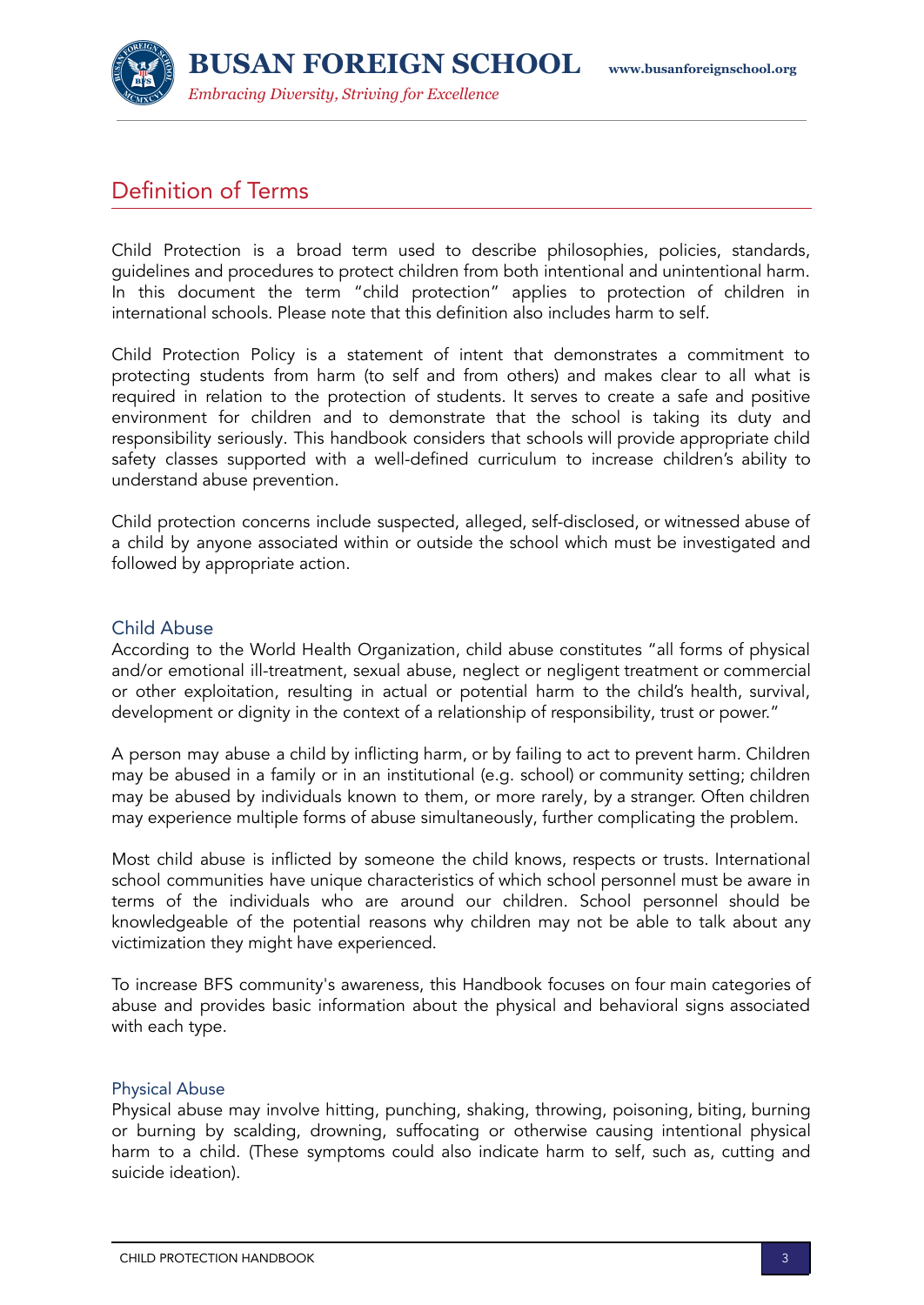

Signs of physical abuse

- Bruises, burns, sprains, dislocations, bites, cuts
- Improbable excuses given to explain injuries
- Injuries which have not received medical attention
- Injuries that occur to the body in places that are not normally exposed to falls, rough games, etc.
- Repeated urinary infections or unexplained stomach pains
- Refusal to discuss injuries
- Withdrawal from physical contact
- Arms and legs kept covered in hot weather
- Fear of returning home or of parents being contacted
- Showing wariness or distrust of adults
- Self-destructive tendencies
- Being aggressive towards others
- Being very passive and compliant

### <span id="page-4-0"></span>Emotional Abuse

Emotional abuse is the persistent emotional ill treatment of a child so as to cause severe and adverse effects on a child's emotional development. It may involve: conveying to children that they are worthless or unloved; that they are inadequate or valued only insofar as they meet the needs of another person; age or developmentally inappropriate expectations being imposed on children; causing children frequently to feel frightened; or the exploitation or corruption of children. Some level of emotional abuse is involved in all types of ill-treatment of a child, though it may also occur alone.

Signs of emotional abuse

- Physical, mental and emotional development is delayed
- Highly anxious
- Showing delayed speech or sudden speech disorder
- Fear of new situations
- Low self-esteem
- Inappropriate emotional responses to painful situations
- Extremes of passivity or aggression
- Drug or alcohol abuse
- Chronic running away
- Compulsive stealing
- Obsessions or phobias
- Sudden under-achievement or lack of concentration
- Attention-seeking behavior
- Persistent tiredness
- Lying

#### <span id="page-4-1"></span>Sexual Abuse

Sexual abuse involves forcing or enticing a child to take part in sexual activities, whether or not the child is aware of what is happening. The activities may involve physical contact, including penetrative (i.e. rape) or non penetrative acts. They may include non-contact activities, such as involving children in the production or viewing of pornographic material or encouraging children to behave in sexually inappropriate ways. Children involved in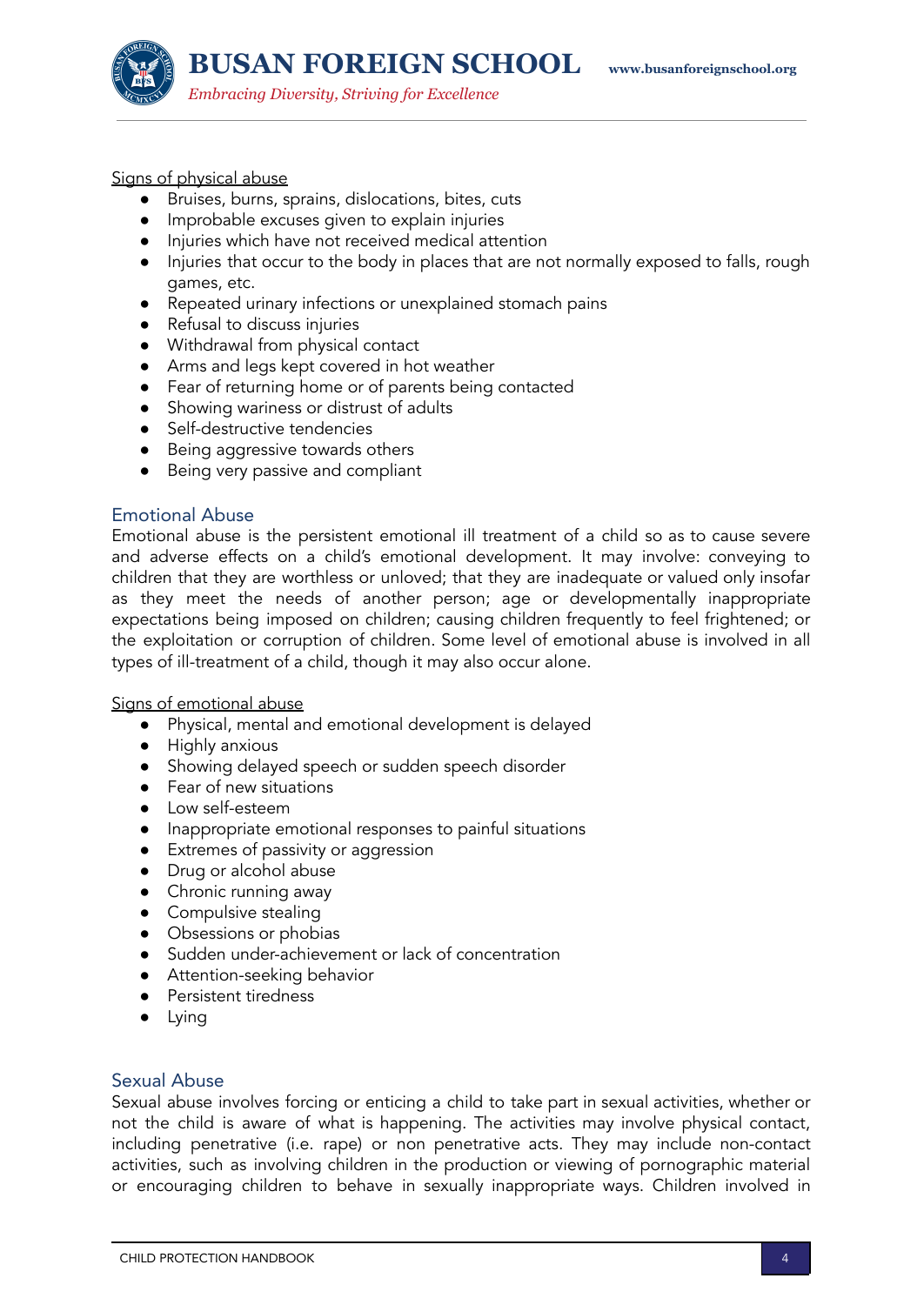

commercial sex work are victims of sexual abuse, whether they perceive themselves as victims or not.

Signs of sexual abuse

- Pain or irritation to the genital area
- Vaginal or penile discharge
- Difficulty with urination
- Infection, bleeding
- STDs
- Fear of people or places
- Aggression
- Regressive behaviors, bedwetting or stranger anxiety
- Excessive masturbation
- Sexually provocative
- Stomach pains or discomfort walking or sitting
- Being unusually quiet and withdrawn or unusually aggressive
- Suffering from what seem physical ailments that can't be explained medically
- Showing fear or distrust of a particular adult
- Mentioning receiving special attention from an adult or a new "secret" friendship with an adult or young person
- Refusal to continue with school or usual social activities
- Age inappropriate sexualized behavior or language

#### <span id="page-5-0"></span>**Neglect**

Neglect is the persistent failure to meet a child's basic physical or physiological needs, likely to result in serious impairment of the child's health or development.

Some indicators of neglect

- Medical needs unattended
- Lack of supervision
- Consistent hunger
- Inappropriate dress
- Poor hygiene
- Inadequate nutrition
- Fatique or listlessness
- Self-destructive
- Extreme loneliness
- Extreme need for affection
- Failure to grow
- Poor personal hygiene
- Frequent lateness or non-attendance at school
- Low self-esteem
- Poor social relationships
- Compulsive stealing
- Drug or alcohol abuse

### <span id="page-5-1"></span>Signs of Offenders

● Has "favorite" student or child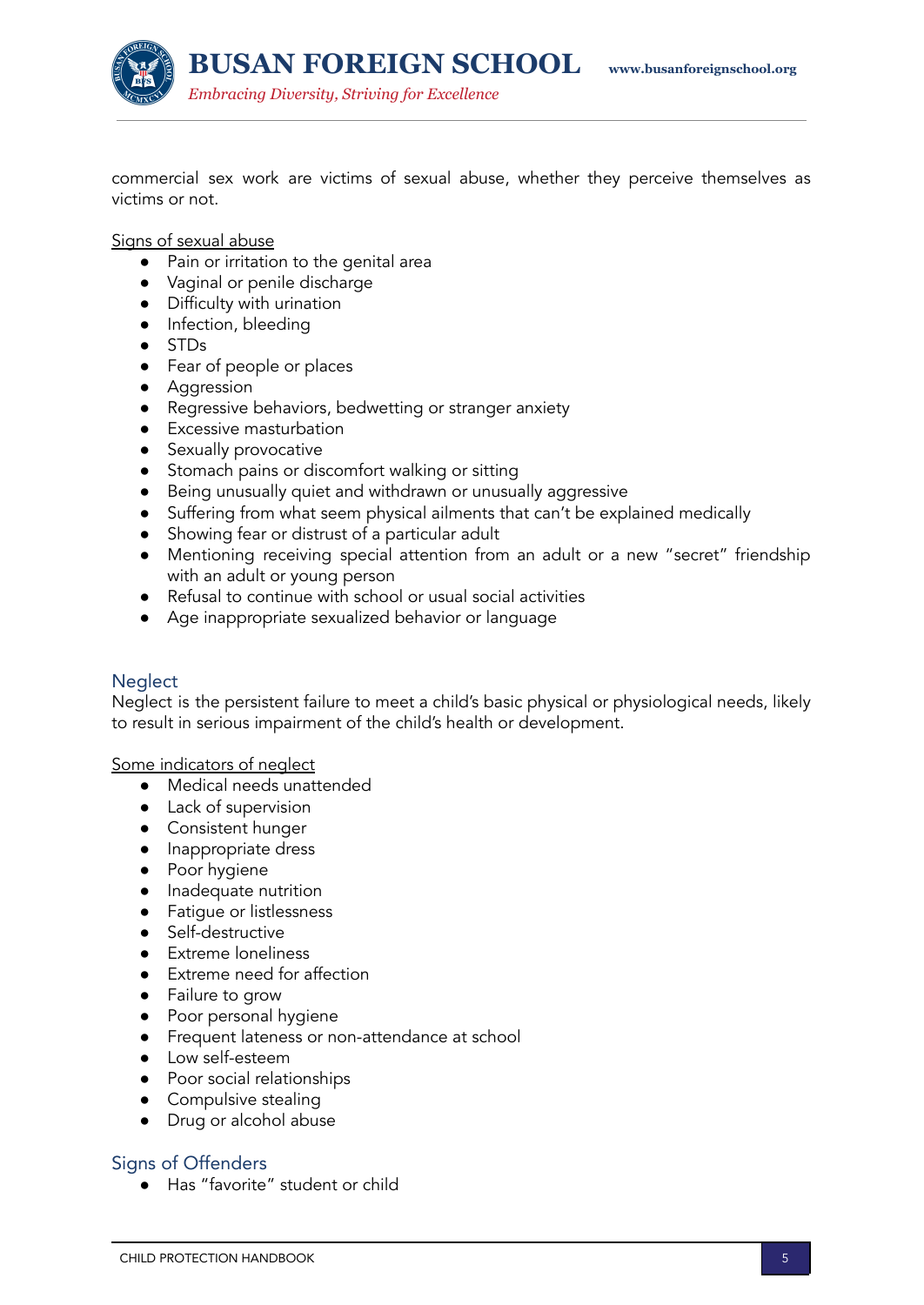

- Attempts to find ways to be alone with children
- Inappropriate language, jokes and discussions about students/children
- Sexualized talk in the presence of students/children
- Gives private gifts or has private chats on facebook/internet

### <span id="page-6-0"></span>Reporting Guidelines

It is obligatory for faculty, staff, and administrators to report incidents of physical or psychological violence, aggression, harassment, and physical or sexual abuse immediately or within the next school day, to a school counselor who, in turn, shall inform the principal. You will need to either send or follow-up with a brief written report including what happened, when it happened, who was involved, and where and when it was reported. Korean staff are trained in reporting procedures through childsafegaurding.com and will report to the designated office person (Mr. Cheon as of 2021), who will then report to the principal. The principal will meet with the school admin and the counselor to determine the next steps. Students may report incidents about themselves or another student. A report should be made in both cases. Reporting by students may be verbal or in writing and shared with any school employee, who, in turn, shall communicate this information to a school counselor. The counselor shall gather information and provide all written documentation received including the date, person or persons involved, and any additional relevant information. The counselor will report the incident to an administrator, who will convene the response team. If there is reasonable cause to believe child abuse has occurred, the Principal shall follow the steps noted in these guidelines, documenting all aspects of the investigation and resulting actions.

Such actions include, but are not limited to, one or more of the following:

- Conference with students involved
- Parent notification
- Meeting with parents
- Meeting with others pertinent to the case, including the alleged perpetrator(s)
- Offering counseling support
- Reporting to child protection services. Teachers and school officials are mandatory reporters under Korean Law. The hotline number to be used for reporting purposes is 112.
- Legal action and prosecution by the authorities
- Suspension or termination of employment (if a school employee)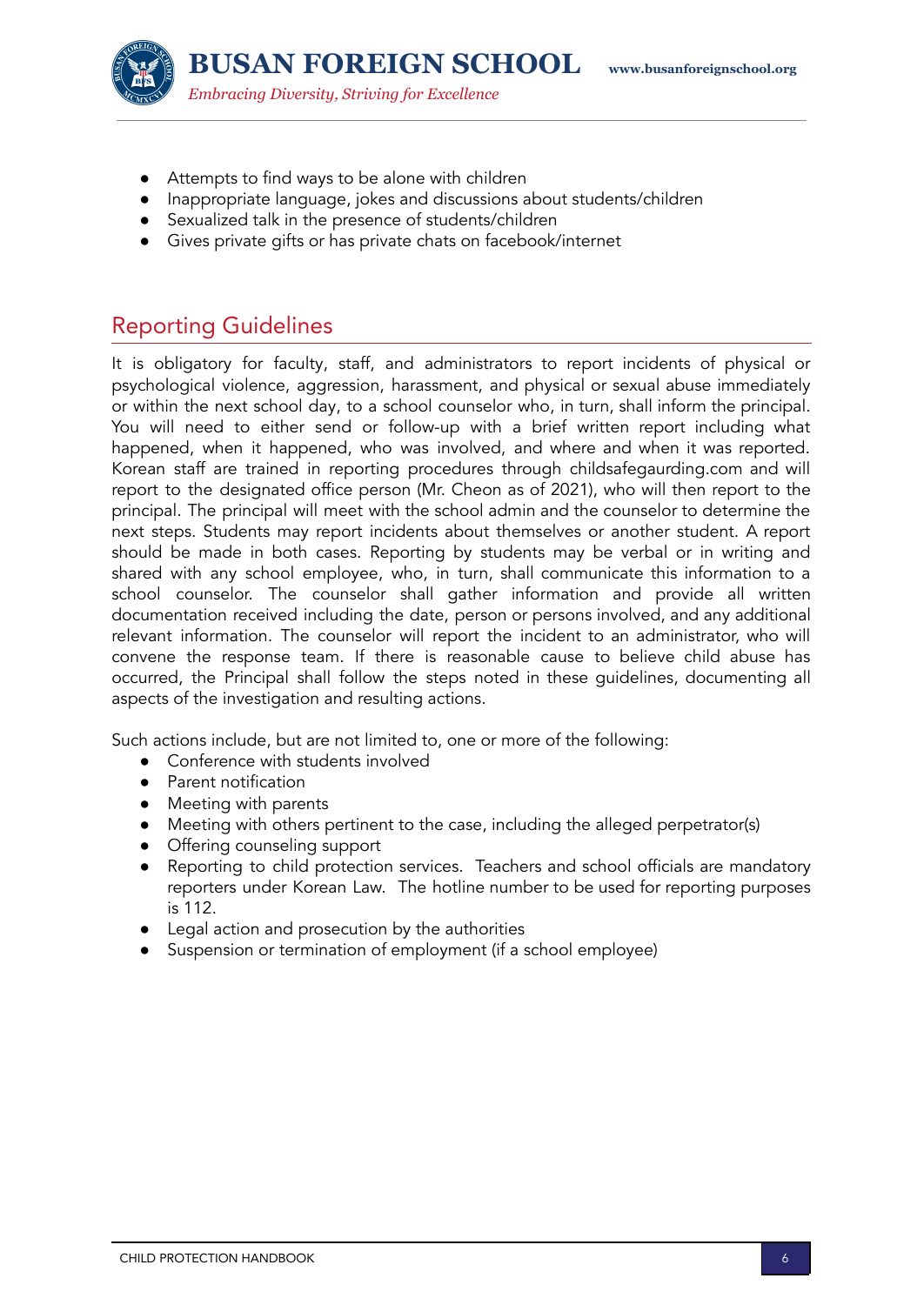

*Embracing Diversity, Striving for Excellence*

<span id="page-7-0"></span>

When you hear a disclosure, the most important thing is to write it down. Write down:

- The name of the person
- Who was involved
- What happened
- Where it happened
- When it happened
- How it happened

Remember to review the guidelines in the section "How to Handle a Disclosure" of the Child Protection Handbook on what you should or should not say.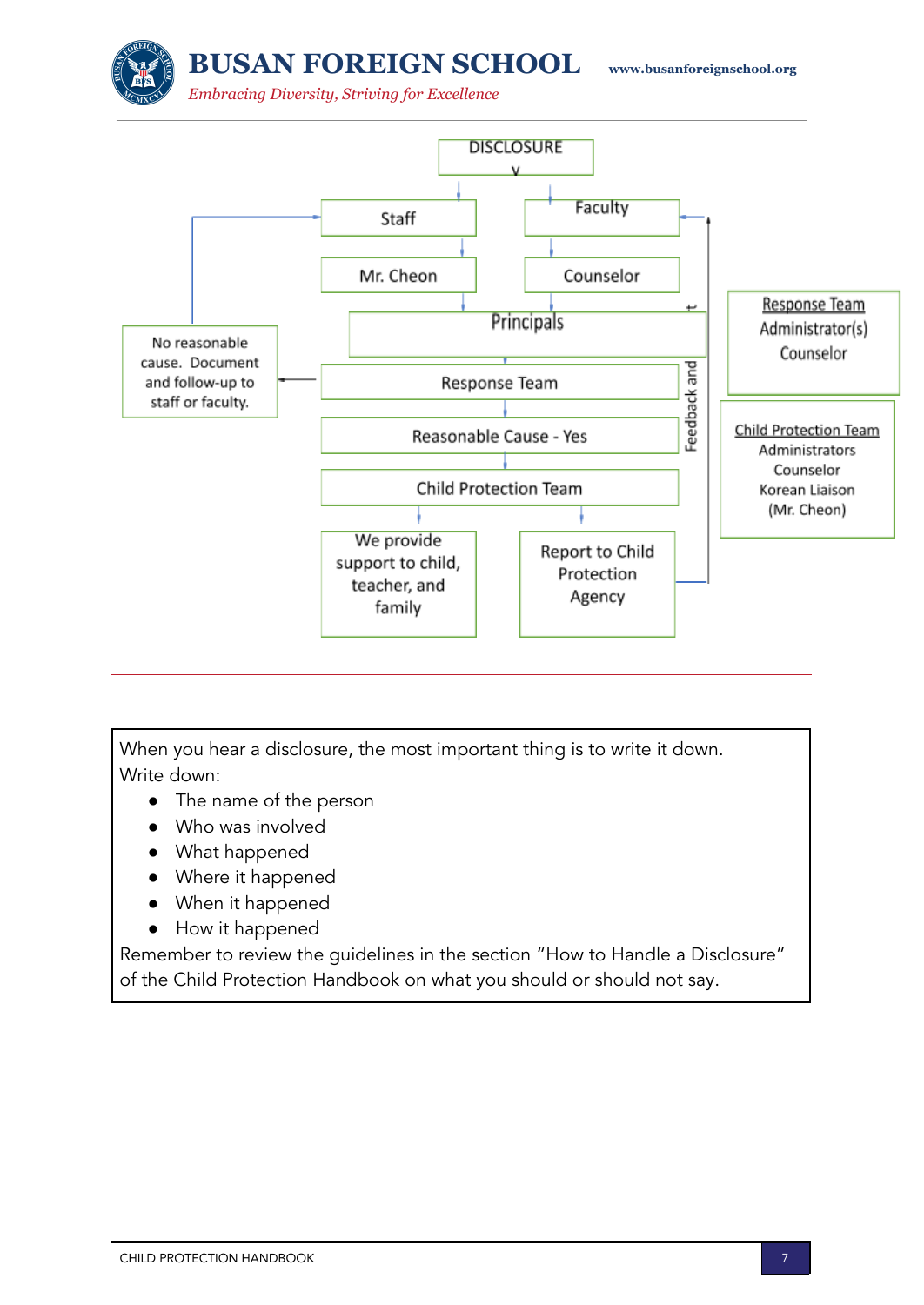

# Code of Conduct

As a measure of prevention and setting clear expectations BFS has implemented a Code of Conduct to be agreed to and signed by all school personnel who are part of the school community.

Busan Foreign School is committed to the safety and protection of children. This Code of Conduct applies to all faculty, staff, employees, volunteers and students who represent the school and who interact with children or young people in both a direct and/or unsupervised capacity.

The public and private conduct of faculty, staff, employees, students, and volunteers acting on behalf of BFS can inspire and motivate those with whom they interact, or can cause great harm if inappropriate. We must, at all times, be aware of the responsibilities that accompany our work.

We should be aware of our own and other people's vulnerability, especially when working alone with children and youth, and be particularly aware that we are responsible for maintaining physical, emotional, and sexual boundaries in such interactions. We must avoid any covert or overt sexual behaviors with those for whom we have responsibility. This includes seductive speech or gestures as well as physical contact that exploits, abuses, or harasses. We are to provide safe environments for children and youth at BFS.

We must show prudent discretion before touching another person, especially children and youth, and be aware of how physical touch will be perceived or received, and whether it would be an appropriate expression of greeting, care, concern, or celebration. BFS personnel and volunteers are prohibited at all times from physically disciplining a child.

Physical contact with children can be misconstrued both by the recipient and by those who observe it, and should occur only when completely nonsexual and otherwise appropriate, and never in private. One- on-one meetings with a child or young person are best held in a public area; in a room where the interaction can be (or is being) observed; or in a room with the door left open, and another staff member or supervisor is notified about the meeting.

We must intervene when there is evidence of, or there is reasonable cause to suspect, that children are being abused in any way. Suspected abuse or neglect must be reported to the appropriate school and civil authorities as described in the Child Protection Policy of the school.

Faculty, staff, employees, and volunteers should refrain from the illegal possession and/or illegal use of drugs and/or alcohol at all times, and from the use of tobacco products, alcohol and/or drugs when working with children. Adults should never buy alcohol, drugs, cigarettes, videos, or reading material that is inappropriate and give it to young people. Staff members and volunteers should not accept gifts from, or give gifts to children.

Communication with children is governed by the key safety concept of transparency. The following steps will reduce the risk of private or otherwise inappropriate communication between BFS parents, administration, teachers, personnel, volunteers, and minors: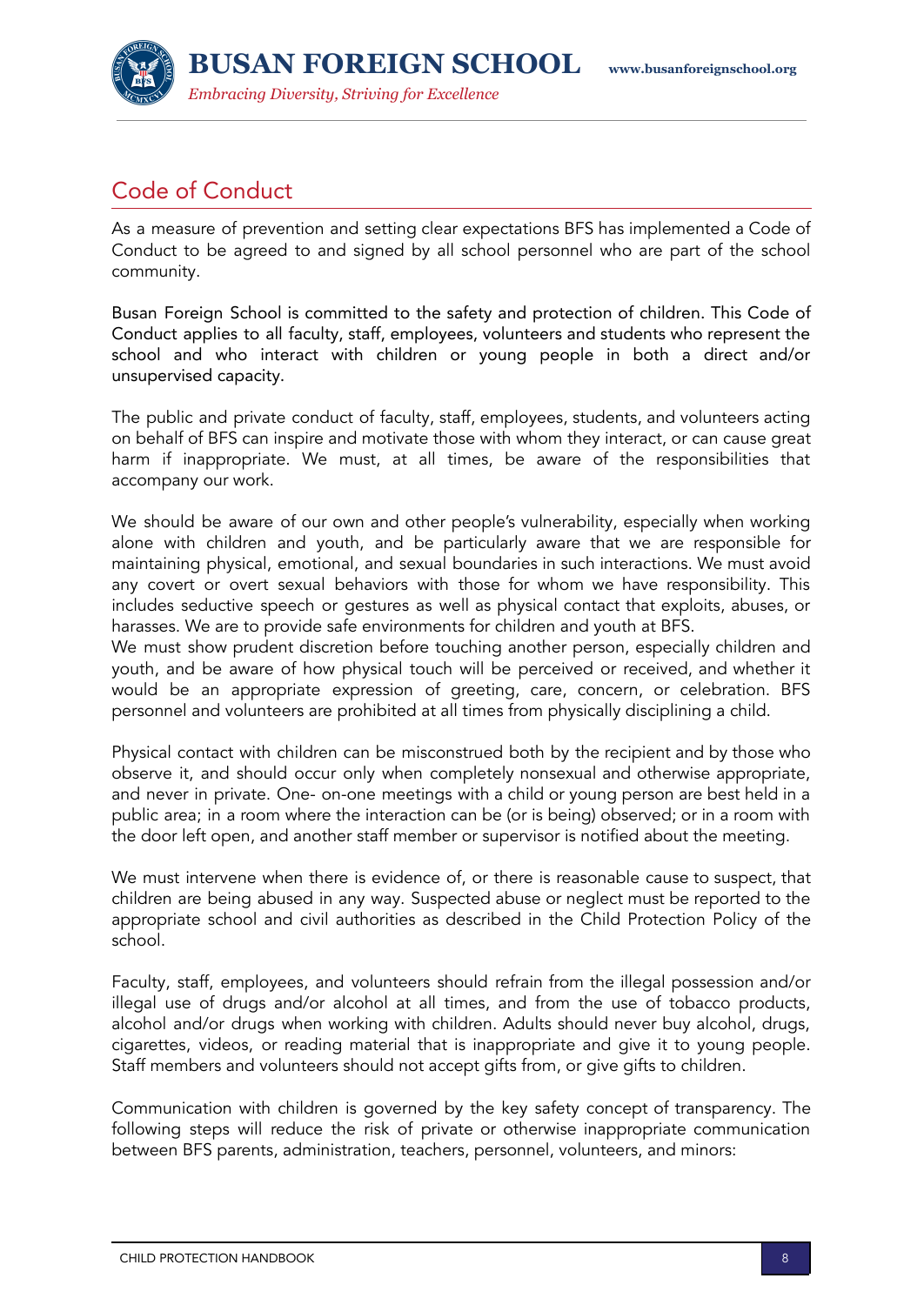

- Communication between BFS (including volunteers) and minors that is outside the role of the professional or volunteer relationship (teacher, coach, host, etc.) is prohibited.
- Where possible, email exchanges between a minor and a person acting on behalf of the school are to be made using a school email address.
- Electronic communication that takes place over a school network or platform may be subject to periodic monitoring.
- Faculty, staff, and volunteers who use any form of online communications including social media (Facebook, Twitter, etc.) and text messaging to communicate with minors may only do so for activities involving school business.

### Protect Yourself as a Teacher

It is your responsibility to set and respect boundaries. When a child attempts to involve an adult in inappropriate behavior, the adult must reject the overture.

- Avoid situations in which you are alone with a child. This includes not transporting youngsters alone in your car.
- When it is necessary to speak privately with a child, find a space out of earshot, but within sight of others for your conference.
- The privacy of children in situations such as toileting, showering and changing clothes should be respected. When it is necessary to supervise children in these situations, at least two adults should be present and intrude only to the extent that the health and safety of the children require.
- Adult volunteers should preserve their own privacy in these situations also. Avoid touching areas that are normally covered by swimming suits; breasts, buttocks, and groin. When hugging is appropriate, hug from the side over the shoulders, not from the front. Sexual jokes, comments of a sexual nature, kissing, sensual massages or sexual gestures are not appropriate behavior for an adult staff member or volunteer.
- When volunteering to supervise overnight activities, adults should not share sleeping quarters with children other than their own.
- Revealing personal information about one's sex life by an adult volunteer or staff member is never appropriate.
- Do not use corporal punishment in any form.
- It is the adult's responsibility to set and respect boundaries.

### <span id="page-9-0"></span>How to Handle a Disclosure

What to do and say when someone tells you about a child protection concern

### <span id="page-9-1"></span>General guidelines

- Reassure the person that he/she was right to raise the concern.
- Create trust with the complainant but do NOT promise to keep secrets.
- Take what they say seriously, even if it appears hard to believe.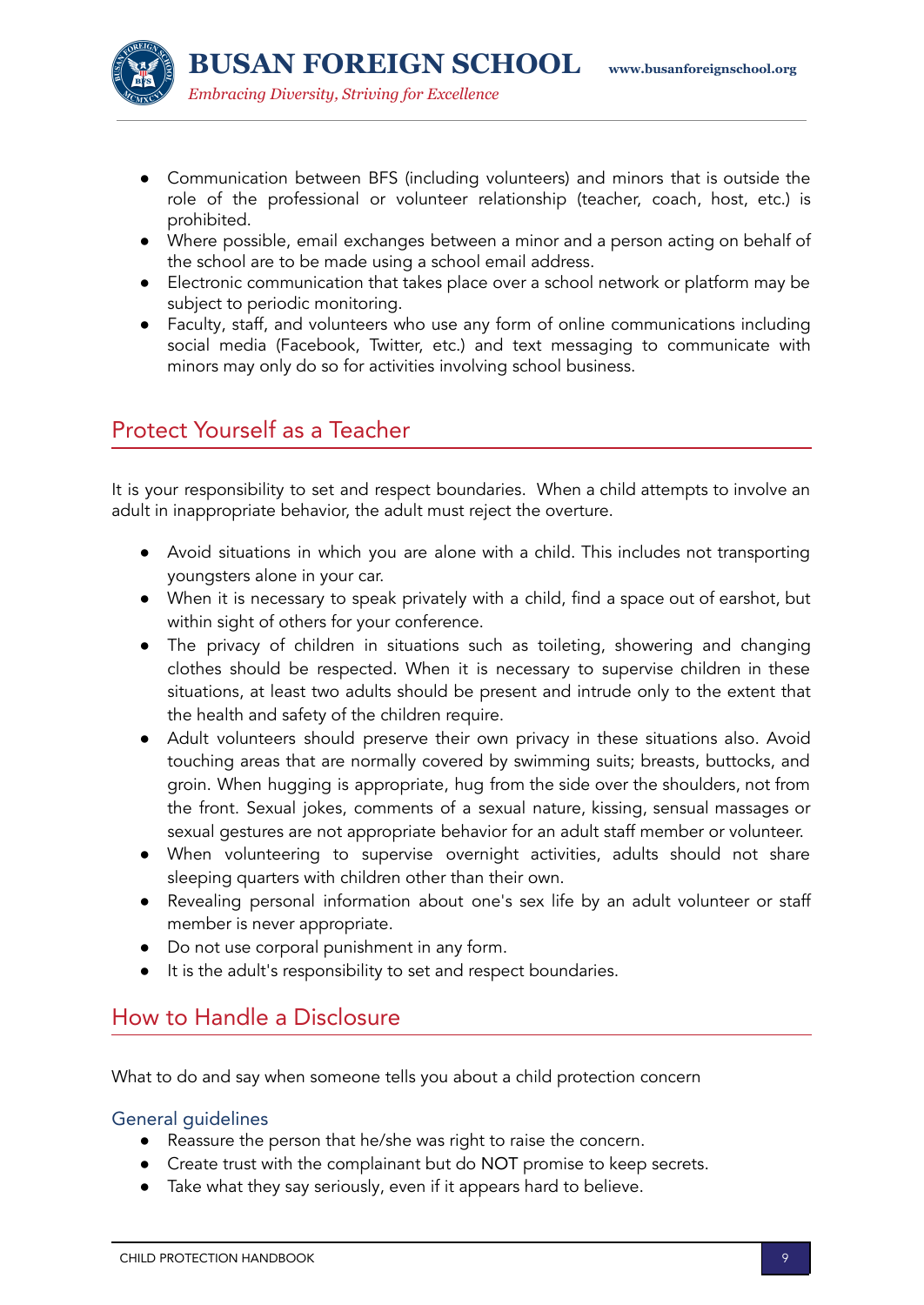

*Embracing Diversity, Striving for Excellence*

● Address health and protection needs or contact authorities if this is urgently required.

### <span id="page-10-0"></span>Gather information on the case

- You are not expected to investigate the case but gather basic information about what may have taken place.
- Record the actual words used as soon as possible, if not immediately.
- Avoid asking too many questions: ask only the number of questions required to gain a clear understanding of the complaint.
- Avoid asking "why" and "how" something took place.
- Establish and record details of all those who may be at risk.

### <span id="page-10-1"></span>Address issues of confidentiality.

- Explain that information will only be shared with people who need to know.
- Explain that it is in the best interest of the individual disclosing that the concern is reported.

### <span id="page-10-2"></span>Explain to the complainant what will happen next.

- Explain that the concern will be reported.
- Inform him/her that you will provide feedback on what happens.

Report as per the reporting procedure. 2.

<span id="page-10-3"></span>Guidelines when a child tells you he/she has been abused in addition to points listed in the general guidelines above

- React calmly, do not panic.
- Assure them that they are not to blame for the abuse.
- Be aware that the child may have been threatened. Never push for information, repeatedly ask the same question, or ask leading questions. For example, say, "Then what happened", don't say "Did he touch your leg?"
- Do not fill in words, finish sentences, or make assumptions.
- Don't seek help while the child is talking to you.

### Things to say

- Repeat the last few words of the child in a questioning manner. "I believe you."
- "I am going to try to help you."
- "I am glad you told me."
- "You are not to blame."

#### Things NOT to say

- "You should have told someone before."
- "I can't believe it. I'm shocked."
- "I won't tell anyone else."
- "Why? How?"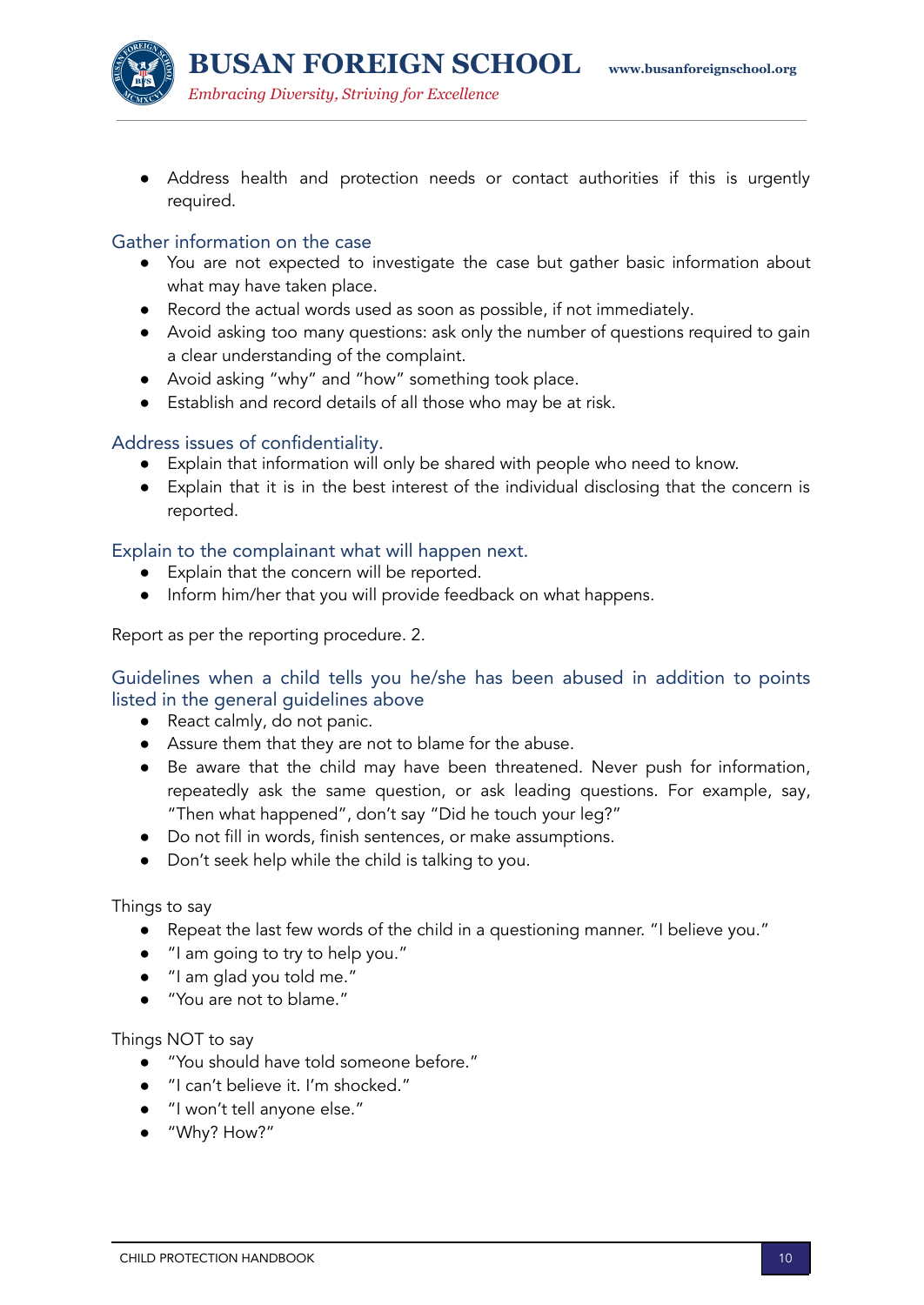

# Acknowledgement of Code of Conduct for Signature

I promise to strictly follow the rules and guidelines in this Code of Conduct as a condition of my providing services to the children and youth participating in BFS programs.

### I WILL:

- Treat everyone with respect, patience, integrity, courtesy, dignity, and consideration.
- Never be alone with children and/or youth at school activities without another adult being notified.
- Use positive reinforcement rather than criticism, competition, or comparison when working with children and/or youth.
- Maintain appropriate physical boundaries at all times and touch children when necessary – only in ways that are appropriate, public, and non-sexual.
- Comply with the mandatory reporting regulations of BFS and with the BFS policy to report suspected child abuse.
- Cooperate fully in any investigation of abuse of children and/or youth.

### I WILL NOT:

- Touch or speak to a child and/or youth in a sexual or other inappropriate manner.
- Inflict any physical or emotional abuse such as striking, spanking, shaking, slapping, humiliating, ridiculing, threatening, or degrading children and/or youth.
- Smoke or use tobacco products, or possess, or be under the influence of alcohol or illegal drugs at any time while working with children and/or youth.
- Give a child who is not my own a ride home alone.
- Accept gifts from or give gifts to children or youth without the knowledge of their parents or guardians.
- Engage in private communications with children via text messaging, email, Facebook, Twitter or similar forms of electronic or social media except for activities strictly involving school business.
- Use profanity in the presence of children and/or youth at any time.

I understand that as a person working with and/or providing services to children and youth under the auspices of BFS, I am subject to a criminal history background check. My signature confirms that I have read this Code of Conduct and that as a person working with children and youth I agree to follow these standards. I understand that any action inconsistent with this Code of Conduct or failure to take action mandated by this Code of Conduct may result in disciplinary action up to and including removal from BFS.

Name:  $\blacksquare$ 

Signature Date:  $\Box$